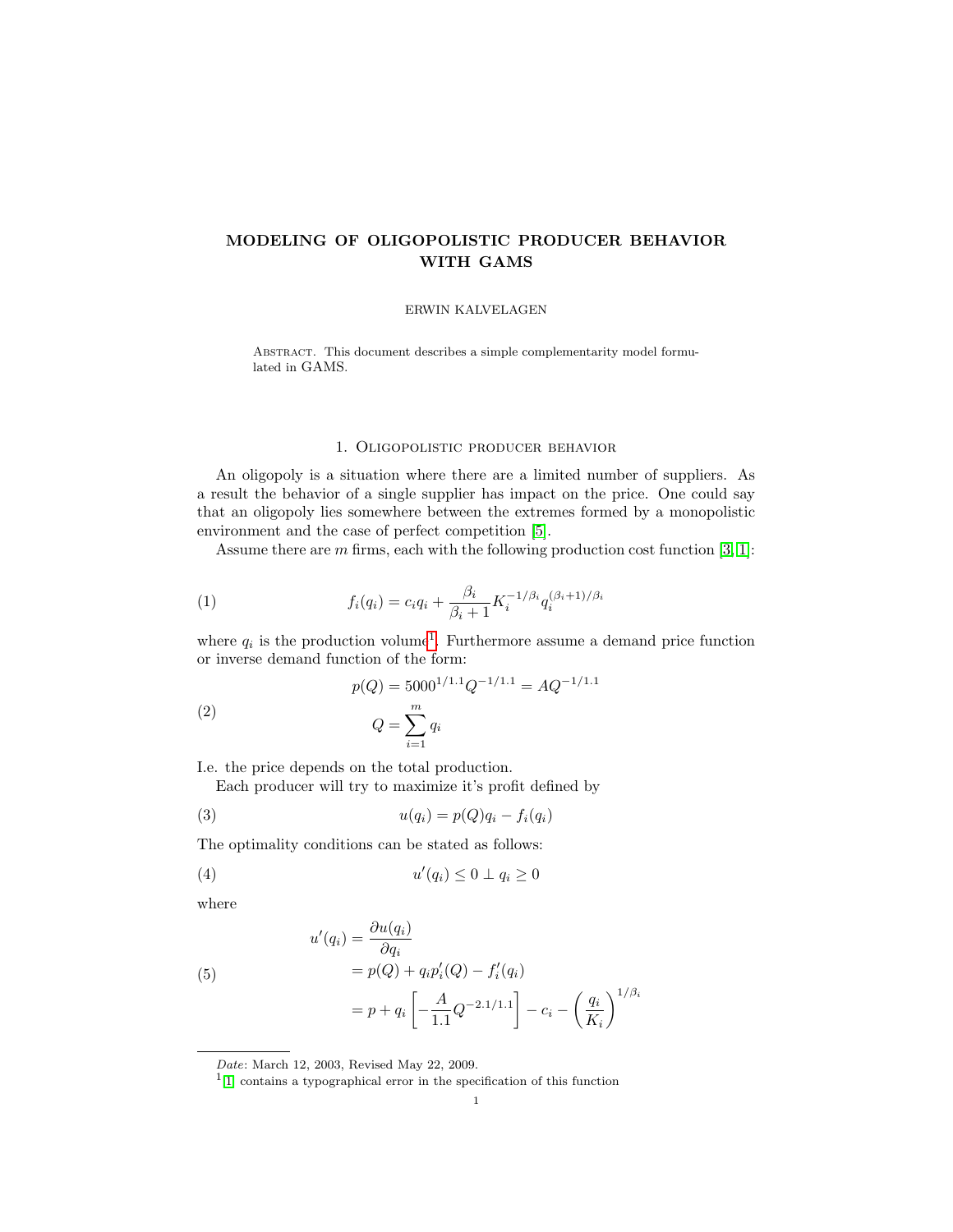

FIGURE 1. Production cost function for firm  $i = 1$ 

To simplify the model we use auxiliary equations to calculate  $Q = \sum_i q_i$  and  $p =$  $p(Q)$ , resulting in the complete model:

(6) 
$$
p + q_i \left[ -\frac{A}{1.1} Q^{-2.1/1.1} \right] - c_i - \left( \frac{q_i}{K_i} \right)^{1/\beta_i} \le 0 \perp q_i \ge 0
$$

$$
Q = \sum_i q_i \perp Q \text{ free}
$$

$$
p = p(Q) \perp p \text{ free}
$$

This is a non-linear complementarity model, which can be conveniently solved in GAMS. Several assumptions need to be made, listed in [\[2\]](#page-5-3):

- $p(Q)$  is non-negative and decreasing for  $Q \geq 0$
- $Qp(Q)$  is a proper concave function for  $Q \geq 0$
- $f_i$  are positive, convex and increasing
- There is a  $\bar{q}_i \geq 0$  such that  $\bar{q}_i p(\bar{q}_i) f_i(\bar{q}_i) < 0$

2. Model oligopoly.gms

[2](#page-1-0)

This model is similar to the model oligomcp.gms in the GAMS model library.

\$ontext

Oligopolistic producer behavior

<span id="page-1-0"></span> $2$ <http://www.amsterdamoptimization.com/models/micro/oligopoly.gms>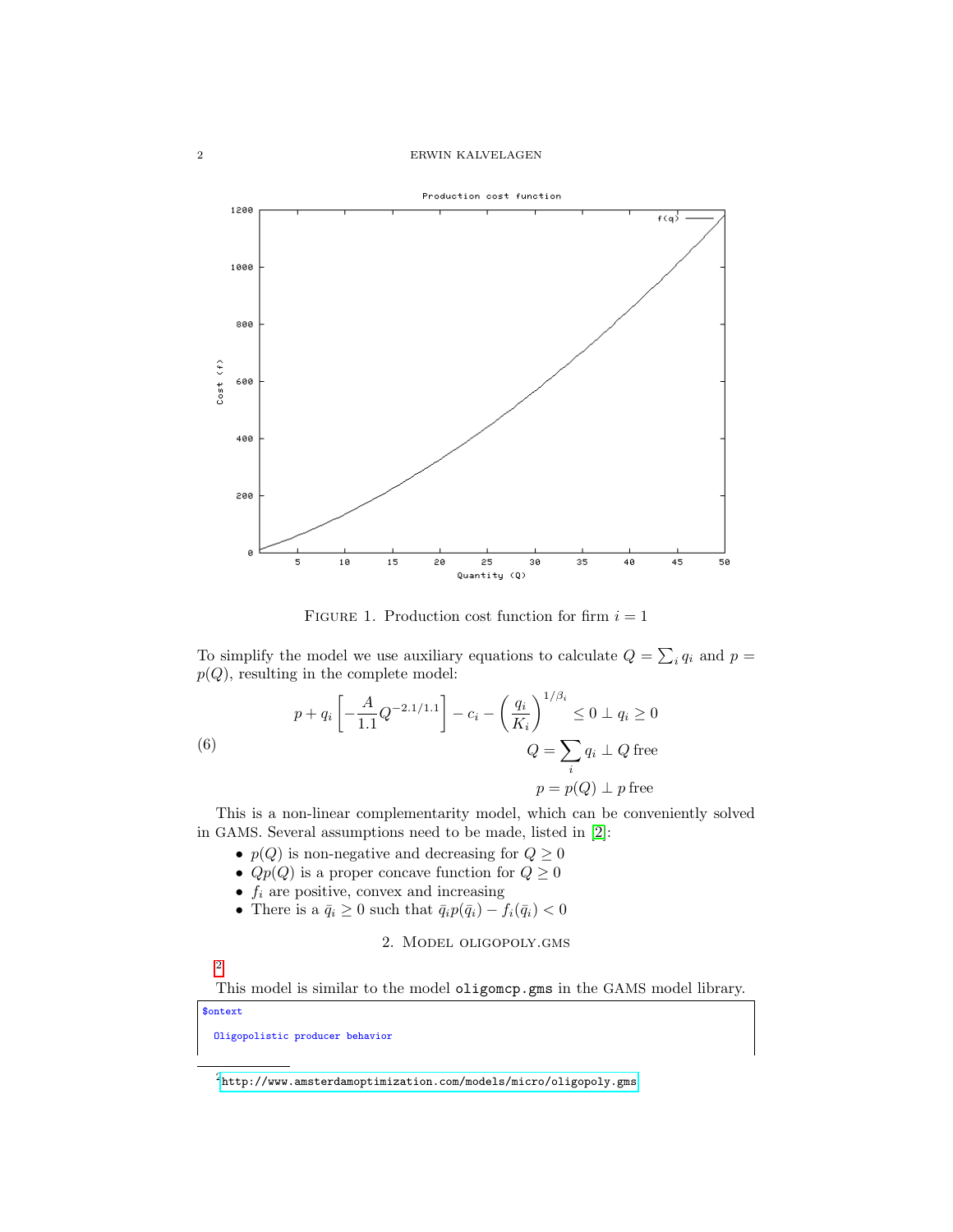

FIGURE 2. Inverse demand function  $p(Q) = 5000^{1/1.1}Q^{-1/1.1}$ 

```
Erwin Kalvelagen, december 2001.
  References:
          Murphy F H, H.D. Sherali and A.L.Soyster "A mathematical
programming approach for determining oligopolistic market
equilibrium" Mathematical Programming 24 (1982) pp. 92-106.
          Harker P T, "Oligopolistic equilibrium", Mathematical
Programming 30 (1984) pp. 105-111.
$offtext
set i 'firms' /firm1*firm5/;
table data(i,*) 'production cost function paramaters'
c K beta
  firm1 10 5 1.2
  firm2 8 5 1.1
  firm3 6 5 1.0<br>firm4 4 5 0.9<br>firm5 2 5 0.8
  firm4 4 5 0.9
  firm5;<br>parameter c(i),K(i),beta(i);<br>c(i) = data(i,'c');<br>K(i) = data(i,'K');<br>beta(i) = data(i,'beta');
scalar A 'constant in demand function';<br>A = 5000**(1/1.1);
\begin{array}{c} \texttt{variables}\\ \texttt{q(i)} \end{array}q(i) 'quantities produced'<br>
p 'demand price'<br>
tq 'total q'
     p 'demand price'
tq 'total q'
```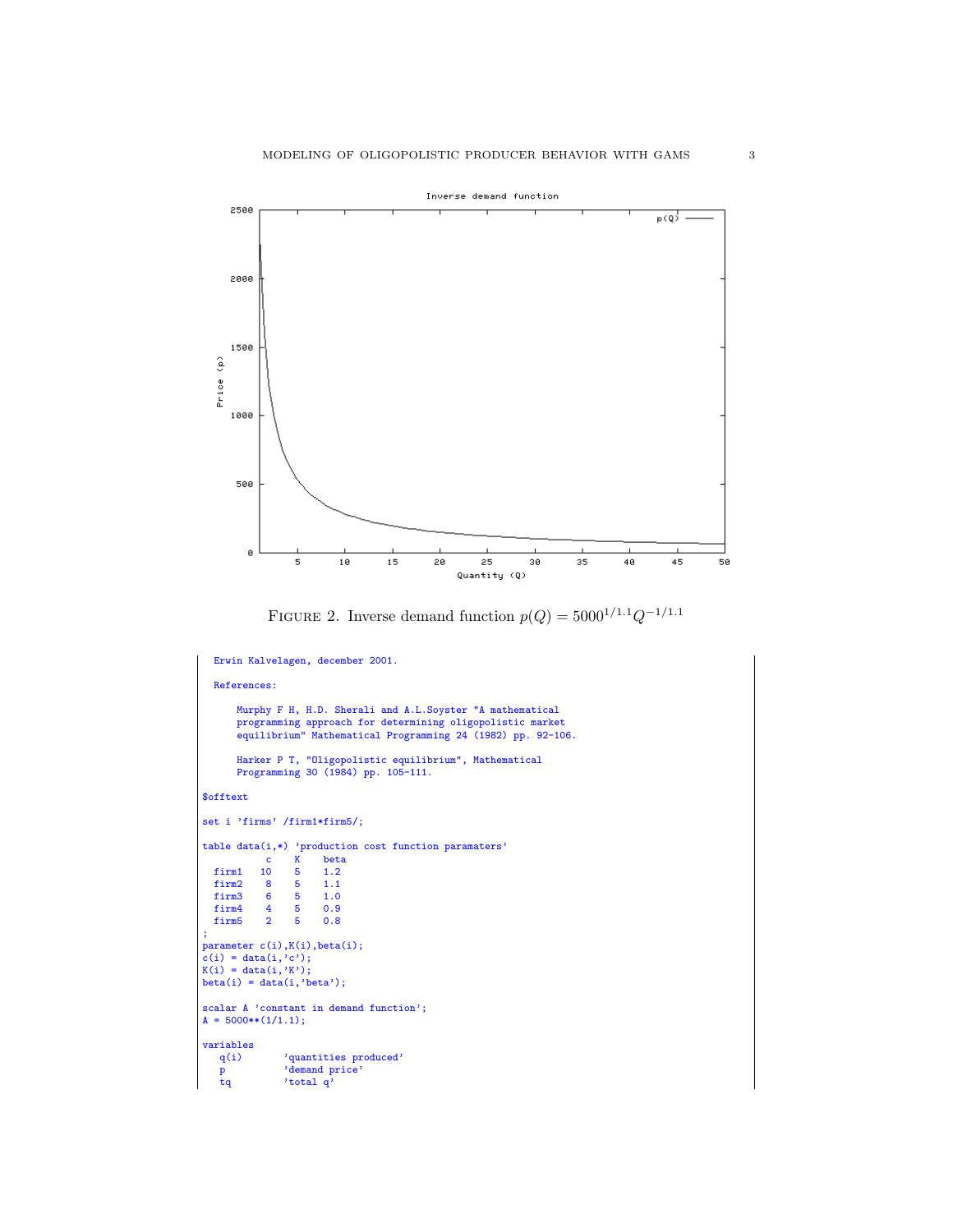```
;
positive variables q;
equations
   equilibrium(i)
   demand_function 'auxiliary equation'<br>summation 'auxiliary equation'
                          'auxiliary equation'
;
* production cost function:
* f(i) =e=
      c(i)*q(i) + [beta(i)/(beta(i)+1)]*[K(i)**(-1/beta(i))]*[q(i)**((beta(i)+1)/beta(i))];
summation..
     tq == sum(i,q(i));demand_function..<br>
p == A * [tq**(-1/1.1)];
equilibrium(i)..
      0 =g= p + q(i)*[A*(-1/1.1)*tq**(-2.1/1.1)]
-c(i)-(q(i)/K(i))**(1/beta(i));
*
* initial values
*
q.l(i) = 10;
tq.l = sum(i,q.l(i));
p.l = A*[tq.l**(-1/1.1)];
option mcp=path;
model oligopoly /demand_function.p, equilibrium.q, summation.tq/;
solve oligopoly using mcp;
```
This problem can also be conveniently formulated as a Variational Inequality model [\[2,](#page-5-3) [4\]](#page-5-4): find  $x \geq 0$  such that

(7) 
$$
\langle F(x), z - x \rangle \ge 0 \text{ for all } z \ge 0
$$

$$
F_i(q) = -[p(Q) + q_i p'(Q) - c'_i(q_i)]
$$

 $\overline{2}$ 

Formulating this model as an optimization model is not trivial [\[3\]](#page-5-1). The model that maximizes  $\sum_i u(q_i)$  is certainly not appropriate. It would describe the monopolistic situation when the firms are merged. We can compare the results for this situation and the model above as follows.

### 3. Model oligopoly2.gms

| <b>Sontext</b>                                                                                                                                                                        |
|---------------------------------------------------------------------------------------------------------------------------------------------------------------------------------------|
| Oligopolistic producer behavior                                                                                                                                                       |
| Erwin Kalvelagen, december 2001.                                                                                                                                                      |
| References:                                                                                                                                                                           |
| Murphy F H, H.D. Sherali and A.L. Soyster "A mathematical<br>programming approach for determining oligopolistic market<br>equilibrium" Mathematical Programming 24 (1982) pp. 92-106. |
| Harker P T, "Oligopolistic equilibrium", Mathematical<br>Programming 30 (1984) pp. 105-111.                                                                                           |

<span id="page-3-0"></span> $3$ <http://www.amsterdamoptimization.com/models/micro/oligopoly2.gms>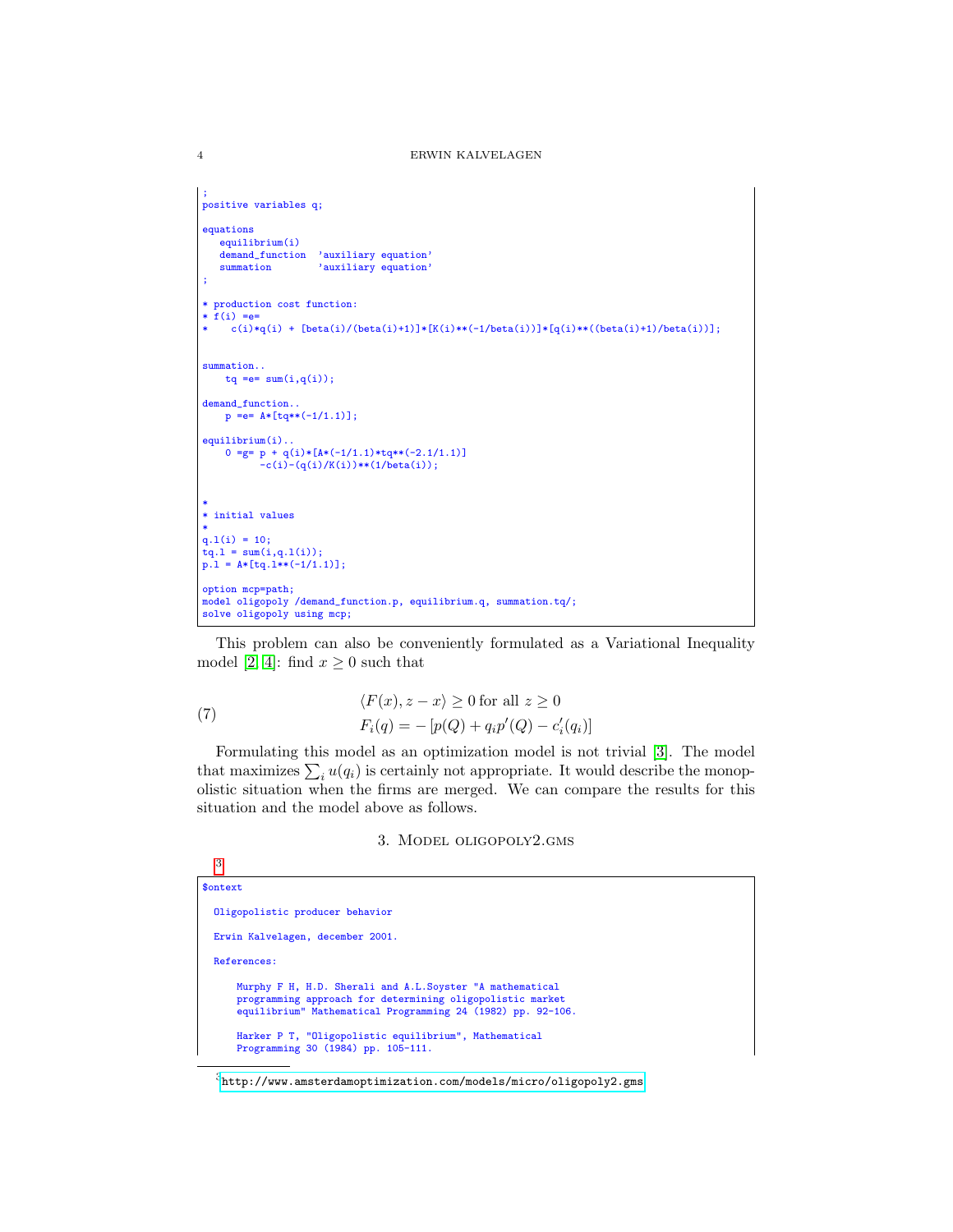```
$offtext
set i 'firms' /firm1*firm5/;
table data(i,*) 'production cost function paramaters'
              \begin{array}{ccc} c & K & beta \\ 10 & 5 & 1.2 \end{array}firm1 10<br>firm2 8
   firm2 8 5 1.1
firm3 6 5 1.0
firm4 4 5 0.9
firm5 2 5 0.8
;
parameter c(i),K(i),beta(i);
c(i) = data(i,'c');
K(i) = data(i,'K');
beta(i) = data(i, 'beta');scalar A 'constant in demand function';
A = 5000**(1/1.1);
variables
    q(i) 'quantities produced'
p 'demand price'
   tq 'total q'
;
positive variables q;
equations
  equilibrium(i)
    demand_function 'auxiliary equation'
summation 'auxiliary equation'
;
* production cost function:
* f(i) = e=* c(i)*q(i) + [beta(i)/(beta(i)+1)]*[K(i)**(-1/beta(i))]*[q(i)**((beta(i)+1)/beta(i))];
summation..
  tq = e = sum(i,q(i));demand_function..
    p == A * [tq**(-1/1.1)];equilibrium(i)..
      0 =g= p + q(i)*[A*(-1/1.1)*tq**(-2.1/1.1)]
-c(i)-(q(i)/K(i))**(1/beta(i));
*
* initial values
*
q.l(i) = 10;
tq.l = sum(i,q.l(i));
p.l = A*[tq.l**(-1/1.1)];
option mcp=path;
model oligopoly /demand_function.p, equilibrium.q, summation.tq/;
solve oligopoly using mcp;
*-------------------------------------------------------------------
* now formulate the situation where the firms are merged and a
* single large monopoly is formed.
*-------------------------------------------------------------------
equations
    objective 'monopolistic objective'
profit_function(i) 'calculate profit for each firm'
cost_function(i) 'calculate cost for each firm'
;
```